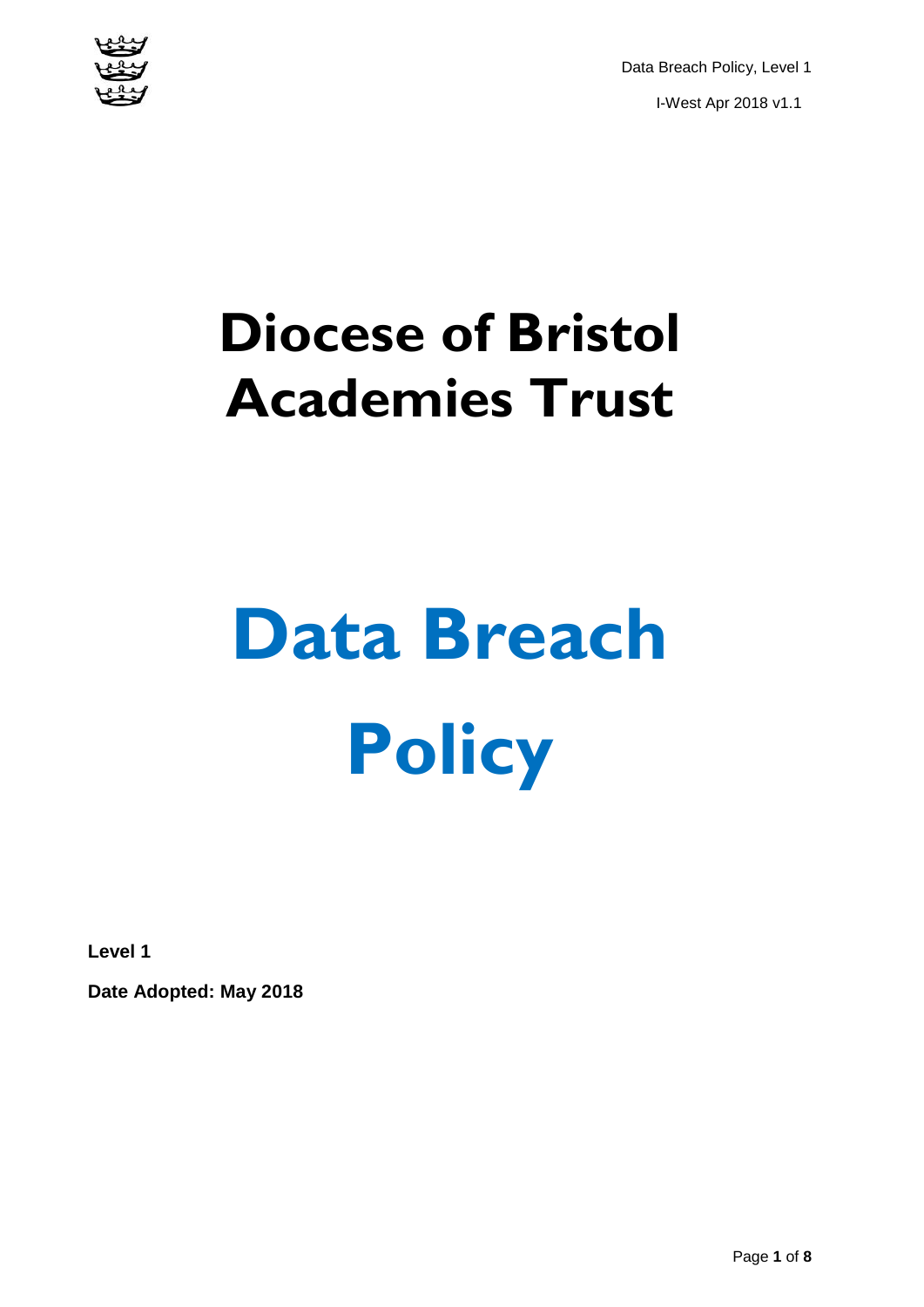

### **Data Protection – Data Breach Policy**

#### **1. Introduction**

The Diocese of Bristol Academies Trust (DBAT) issues this policy to meet the requirements incumbent upon them under The General Data Protection Regulation (GDPR) and the Data Protection Act 2018 for the handling of personal data in its role as a data controller, such personal data is a valuable asset and needs to be suitably protected.

As a requirement of GDPR, DBAT has appointed i-west as the Trust Data Protection Officer (DPO).

Appropriate measures are implemented to protect personal data from incidents (either deliberately or accidently) to avoid a data protection breach that could compromise security.

A data breach is defined as the compromise of information's confidentiality, integrity, or availability which may result in harm to individual(s), reputational damage, detrimental effect on service provision, legislative non-compliance, and/or financial costs.

#### **2. Scope**

This policy applies to all employees of DBAT including contract, agency and temporary staff, volunteers and employees of partner organisations working for DBAT.

#### **3. Data Breaches**

For the purposes of this policy data breaches will include both suspected and confirmed incidents.

An incident can include, but is not limited to:

- Loss or theft of confidential or sensitive data or equipment on which such data is stored *(e.g. loss of laptop, USB stick, iPad/tablet device, paper record, or access badge)*
- Equipment failure
- Unauthorised use of, access to or modification of data or information systems
- Attempts (failed or successful) to gain unauthorised access to information or IT system(s)
- Unauthorised disclosure of sensitive / confidential data *(e.g. login details, emails to the wrong recipient, not using BCC, post to the wrong address)*
- Website defacement
- Hacking attack
- Unforeseen circumstances such as a fire or flood
- Human error
- Breaches of policy such as
	- o Server Room door left open
	- o Filing cabinets left unlocked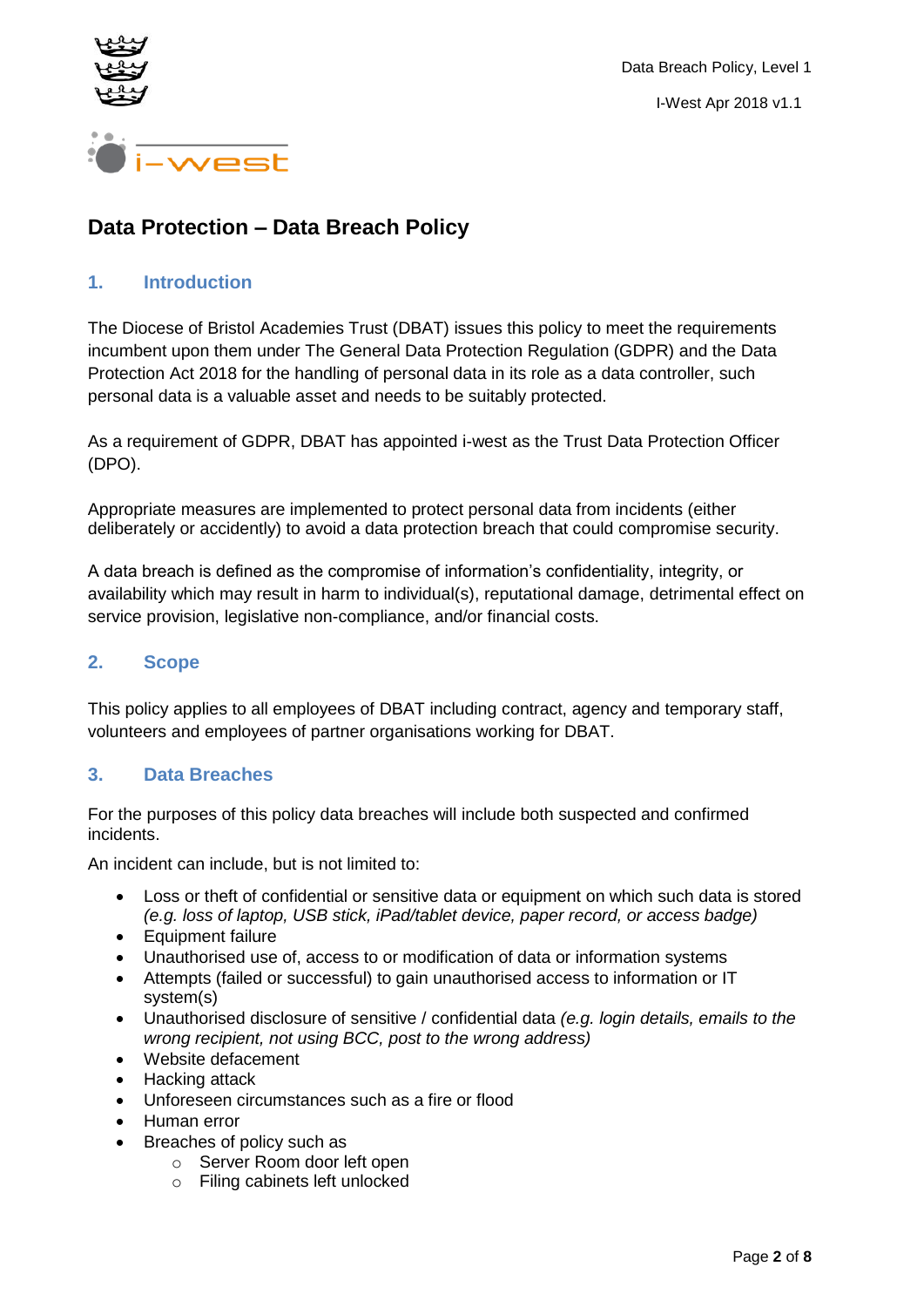$\circ$  Temporary loss / misplacement of confidential or sensitive data or equipment on which such data is stored *(e.g. loss of laptop, USB stick, iPad/tablet device, paper record, or access badge)* 

Near misses can include, but are not limited to, scenarios such as emails sent to the wrong recipient where a non-delivery report bounces back.

#### **4. Reporting**

The quick response to a suspected or actual data breach is key. All consumers in scope of this policy have a responsibility to report a suspected or actual data breach. If this is discovered or occurs out of hours then this should be reported as soon as practically possible. This should be done through the completion of the reporting form in [Appendix 1,](#page-4-0) which is sent to the Trust CEO who will liaise with its Data Protection Officer (i-west).

#### **5. Security Incident Management (SIM)**

The Trust CEO and relevant lead officers shall complete the following phases of SIM (which are detailed in [Appendix 2\)](#page-6-0) with advice from its Data Protection Officer:

- **a) Preparation** the organisation will understand its environment and be able to access the necessary resources in times of incidents. It will also ensure its staff are aware of how to identify and report breaches
- **b) Identification** the organisation will determine whether there has been a breach, or a near miss, it will also assess the scope of the breach, and the sensitivity on a risk basis.
- **c) Containment & Eradication** the organisation will take immediate appropriate steps to minimise the effect of the breach. It will establish whether there is anything that can be done to recover any losses and limit the damage the breach could cause, and will establish who may need to be notified as part of the initial containment and will inform the police and other enforcement bodies where appropriate.
- **d) Recovery** the organisation will determine the suitable course of action to be taken to ensure a resolution to the incident. This may include re-establishing systems to normal operations, possibly via reinstall or restore from backup.
- **e) Wrap Up / Learning from Experience (LfE)** an assessment will be made on the likely distress on any affected data subjects. This will then form the decision on whether to report this to the regulator (ICO) which must be reported within 72 hours, and to the affected data subjects which must be done without undue delay. DBAT central team may also be notified to handle any queries and release statements.

A review of existing controls will be undertaken to determine their adequacy, and whether any corrective action should be taken to minimise the risk of similar incidents occurring. The review will consider:

- Whether policy controls are sufficient
- Whether training and awareness can be amended and/or improved
- Where and how personal data is held and where and how it is stored
- Where the biggest risks are apparent and any additional mitigations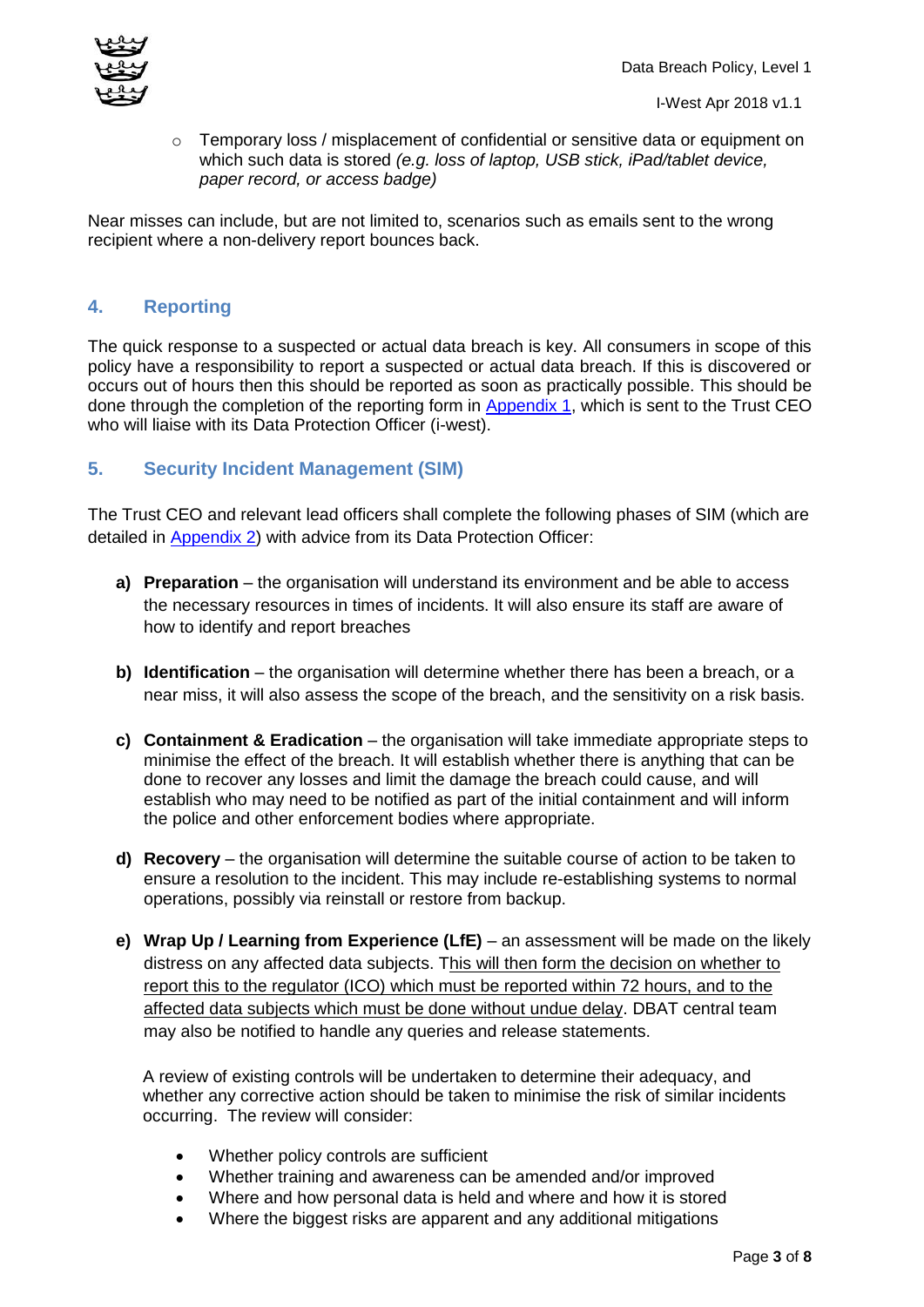

- I-West Apr 2018 v1.1
- Whether methods of transmission are secure
- Whether any data sharing is necessary

If necessary a report recommending any changes to systems, policies and procedures will be considered by the senior management board. This will include the decision on whether to report to the regulator and affected data subjects.

Phases (b) to (e) will form part of the investigation process. This process should commence immediately and wherever possible within 24 hours of the breach being discovered or reported.

#### **6. Monitoring and compliance**

Compliance with this policy shall be monitored through a review process. This will be agreed with the Data Protection Officer, and compliance will be reported to the Trust Main Board of Directors.

Should it be found that this policy has not been complied with, or if an intentional breach of the policy has taken place, the organisation, in consultation with senior management, shall have full authority to take the immediate steps considered necessary, including disciplinary action.

**Review this Policy upon; Change of Data Protection Officer, Change of Legislation**

**Additional associated policies: Data Protection Policy Special Categories of Personal Data Policy Information Security Policy Data Retention Policy**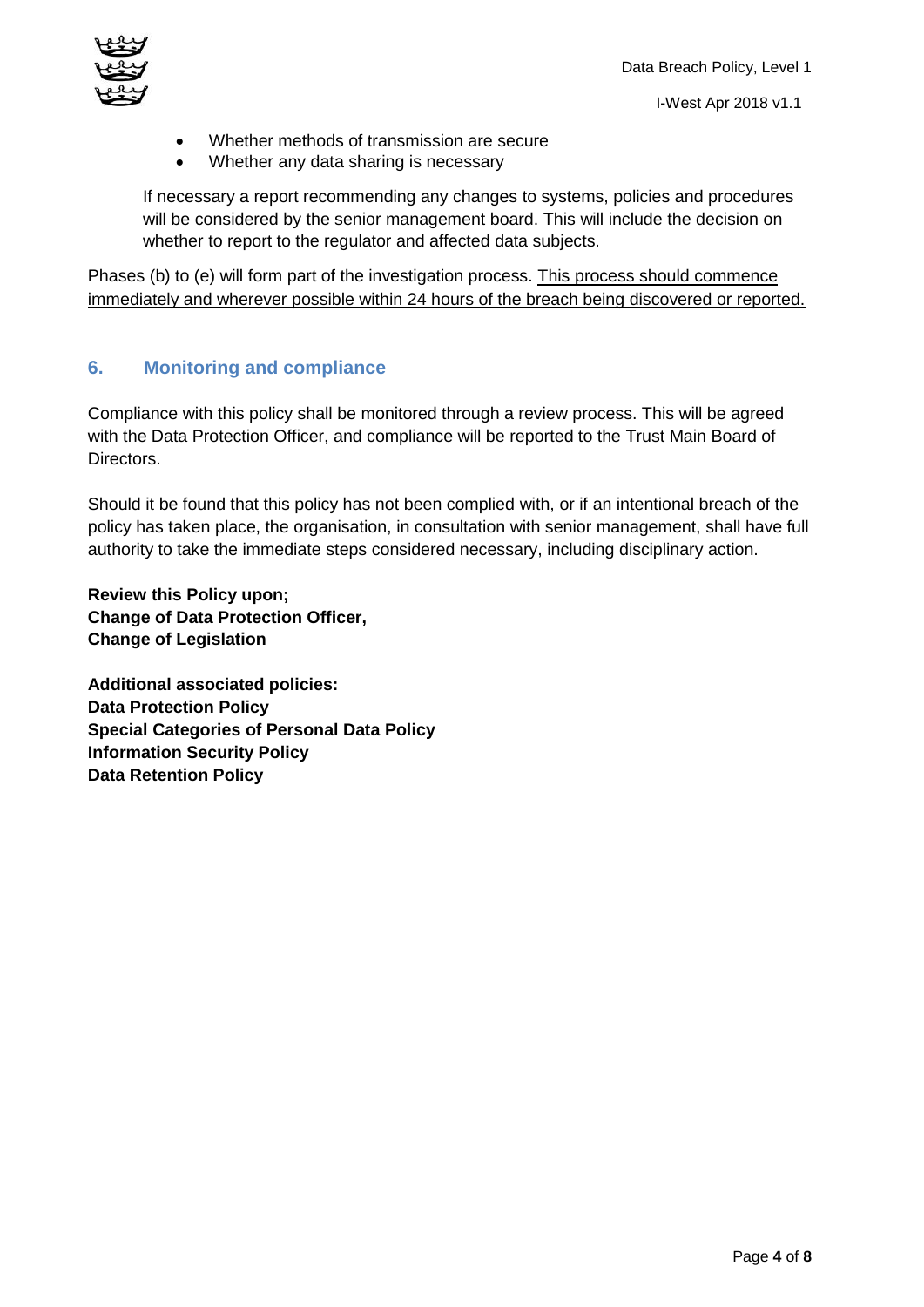

I-West Apr 2018 v1.1

# **Appendix 1 – Data Incident Reporting Form**

To be sent to DBAT CEO, relevant senior leaders and DBAT's DPO i-west.

<span id="page-4-0"></span>

| 1. About the incident                                                                                            |                                                                                                                          |  |
|------------------------------------------------------------------------------------------------------------------|--------------------------------------------------------------------------------------------------------------------------|--|
| Date and time of incident                                                                                        |                                                                                                                          |  |
| Where did the incident occur?                                                                                    |                                                                                                                          |  |
| Date (and time where possible) of<br>notification to the organisation                                            | If there was any delay in reporting the incident, please<br>explain why this was                                         |  |
| Who notified us of the incident?                                                                                 |                                                                                                                          |  |
| Describe the incident in as much<br>detail as possible, including dates,<br>what happened, when, how and<br>why? | Include names of staff and data subject(s). Identifying<br>information will be anonymised for any reporting<br>purposes. |  |
| 2. Recovery of the data                                                                                          |                                                                                                                          |  |
| What have you done to contain the<br>incident?                                                                   | eg limiting the initial damage, notifying the police of<br>theft, providing support to affected data subjects            |  |
| Please provide details of how you<br>have recovered or attempted to<br>recover the data, and when                | Consider collecting the lost data, rather than relying on<br>an unintended recipient to dispose of it                    |  |
| 3. About the affected people (the data subjects)                                                                 |                                                                                                                          |  |
| How many individuals' data has<br>been disclosed?                                                                |                                                                                                                          |  |
| Are the affected individuals aware<br>of the incident, and if so, what was<br>their reaction?                    |                                                                                                                          |  |
| When and how were they made<br>aware / informed?                                                                 |                                                                                                                          |  |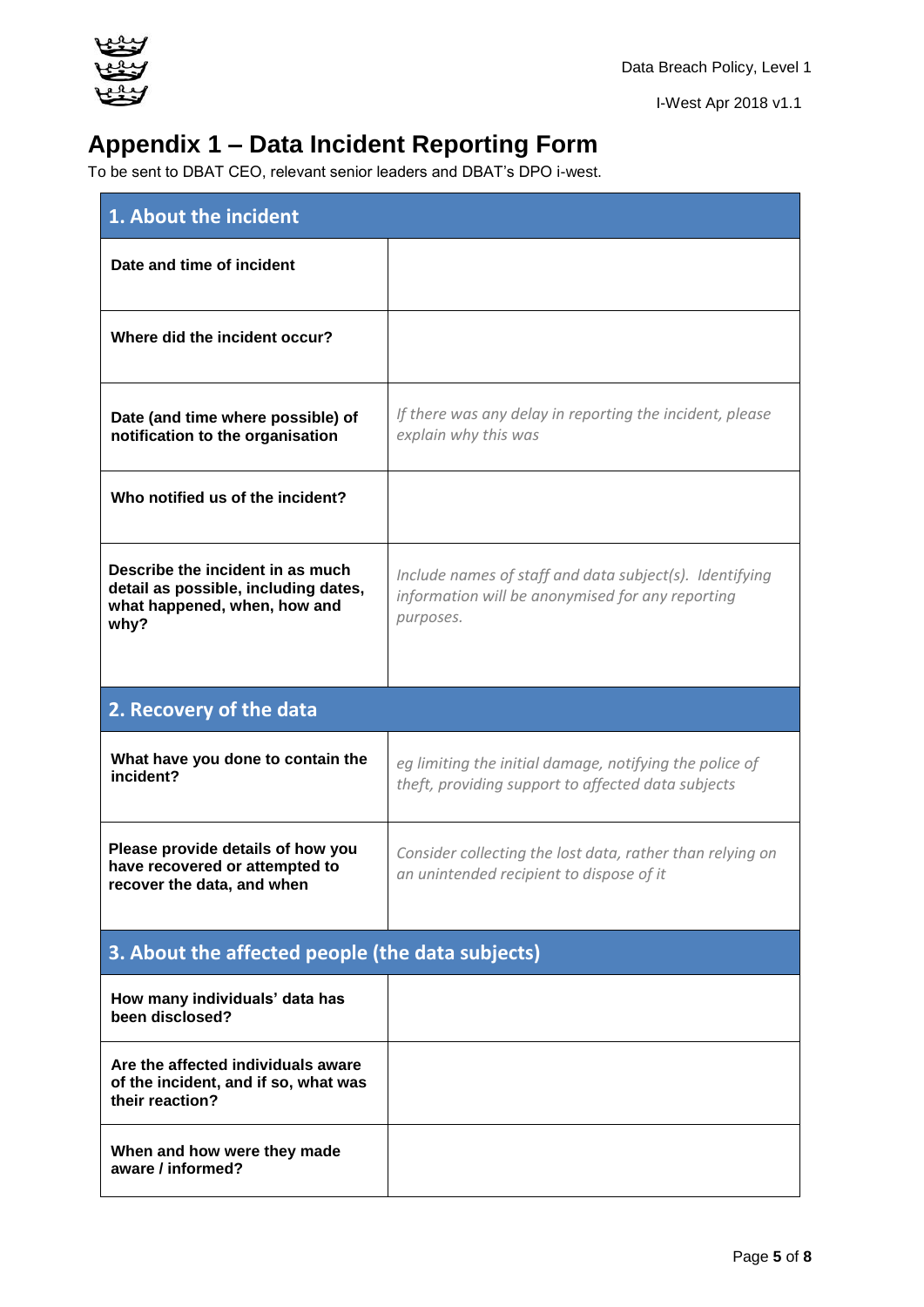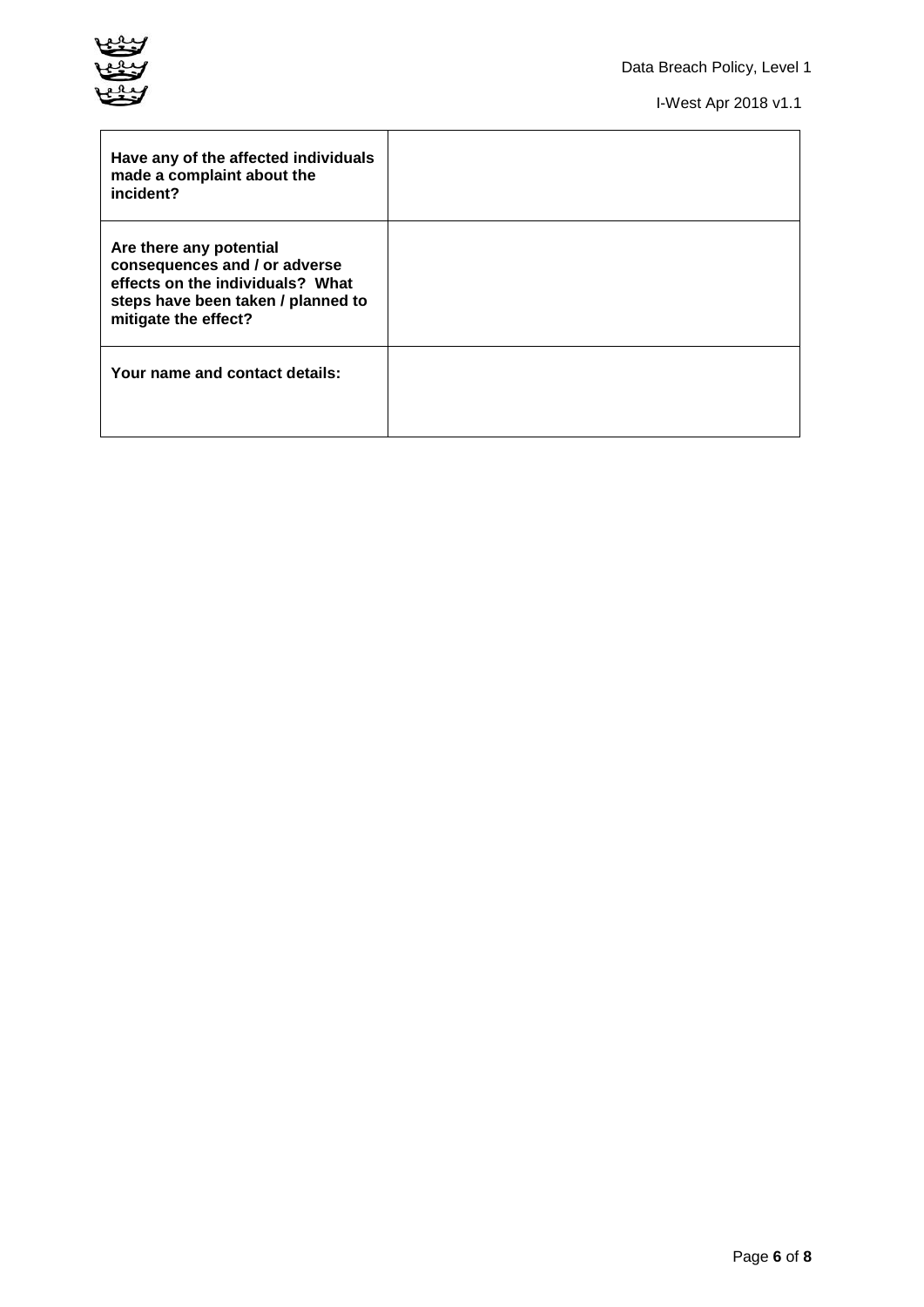

## <span id="page-6-0"></span>**Appendix 2 - Security Incident Management (SIM): Record of work**

To be completed by DBAT CEO, relevant senior leaders and DBAT's DPO.

This document provides the documented evidence and audit trail of a reported information security incident. It is designed to operate alongside the organisation's Data Protection Policy, and Data Breach Policy.

This form is to be completed by the Incident Handler(s) in the organisation.

The incident may require additional input and support from the organisation's Data Protection Officer, ICT, and potentially other specialist bodies (e.g. National Cyber Security Centre – NCSC)

| <b>Incident No:</b>                       |  |
|-------------------------------------------|--|
| Severity (H, M, L):                       |  |
| <b>Basis for initial severity rating:</b> |  |
| <b>Incident Handler(s):</b>               |  |
| Date reported to organisation:            |  |
| By whom:                                  |  |
| Date reported to Incident handler:        |  |
| By whom:                                  |  |
| Date incident occurred:                   |  |
| <b>Senior Management notified (date):</b> |  |
|                                           |  |

**Summary of breach:**

| <b>Incident Response Phase</b>                                                                                                                                 | <b>Evidence/Actions Taken</b>                                                                                                                                                                                                                                                                                                                                                                                                                                                                                                                                                                                     |
|----------------------------------------------------------------------------------------------------------------------------------------------------------------|-------------------------------------------------------------------------------------------------------------------------------------------------------------------------------------------------------------------------------------------------------------------------------------------------------------------------------------------------------------------------------------------------------------------------------------------------------------------------------------------------------------------------------------------------------------------------------------------------------------------|
| 1. Preparation<br>Gather and learn the necessary tools,<br>become familiar with your environment                                                               | Necessary staff trained on incident handling and<br>$\bullet$<br>incident response<br>Policy, Procedures & Guidance (link to org policies)<br>Network Diagrams are held by <b>ICT</b> providers<br>$\bullet$<br>The Record of Processing Activities (RoPA) will<br>$\bullet$<br>provide details of data, owners, custodians, and<br>third parties - link to the RoPA<br>ICT also record event logs and hold logs on other<br>$\bullet$<br>systems (e.g. emails, firewalls etc)<br><b>INSERT ANY OTHER TOOLS WHICH WILL HELP YOU</b><br><b>IN INCIDENT RESPONSE</b><br>Key contacts:<br><b>INSERT KEY CONTACTS</b> |
| 2. Identification                                                                                                                                              |                                                                                                                                                                                                                                                                                                                                                                                                                                                                                                                                                                                                                   |
| Detect the incident $-$ Is it an incident<br>(breach of policy), a near miss, or a data<br>breach? Determine its scope, and<br>involve the appropriate parties |                                                                                                                                                                                                                                                                                                                                                                                                                                                                                                                                                                                                                   |
| 3. Containment                                                                                                                                                 |                                                                                                                                                                                                                                                                                                                                                                                                                                                                                                                                                                                                                   |
| Contain the incident to minimize its                                                                                                                           |                                                                                                                                                                                                                                                                                                                                                                                                                                                                                                                                                                                                                   |